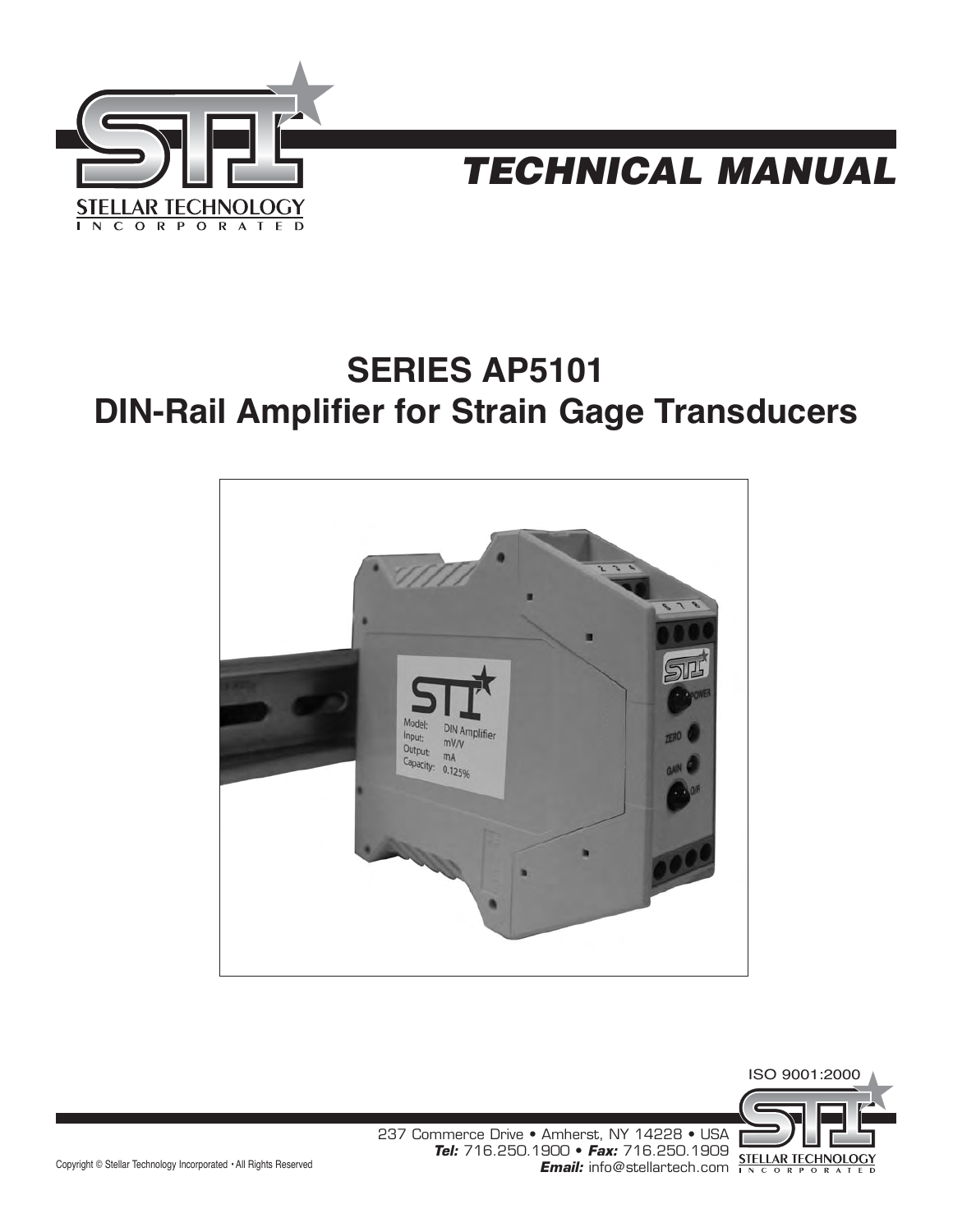# **INDEX**

| 2.1   |  |
|-------|--|
| 3 O   |  |
| 31    |  |
| 3.2   |  |
| 3 3 . |  |
| 3.4   |  |
| 3.5   |  |
|       |  |
| 4.0   |  |
| 4.1   |  |
|       |  |
|       |  |
|       |  |
|       |  |
|       |  |
|       |  |
|       |  |
| 5 Q   |  |
| 6.0   |  |
|       |  |
| 8 O   |  |
|       |  |
|       |  |
|       |  |

### **Description**

The AP5101 Series is a DIN-rail mounted single channel DC amplifier designed to provide variable excitation and signal conditioning for Stellar Technologies strain gage, mV/V, pressure transducers, load cells, and force sensors. This DIN-rail amplifier provides up to 10V output or 4-20 mA output with transducer signals from 10 mV to 10V. This amplifier accepts both uni-polar or bi-polar input signals and can produce corresponding uni-polar and bi-polar voltage outputs. Current outputs are uni-polar. The AP5101 incorporates a DC-DC converter that ensures the output of the unit is electrically isolated from the supply. The DIN-rail housing is constructed of a high-impact thermoplastics case with recessed screw-clamp terminals for all connections and a 25-turn zero and fine gain adjustment accessible from the front panel. A push switch and the capability to connect remotely to an internal shunt calibration resistor are also located on the front panel. Excitation coarse gain and switches to filter the output are internal and easily accessible by disengaging the front panel and board assembly from the housing.

#### **Standard Features**

- 
- 
- 
- 
- Internal Coarse Gain Easily Accessible Internal Filters Easily Accessible
- Standard DIN-rail Package • Selectable Excitation for Wide Selection of Transducers
- Voltage and Current Output Accepts Both Uni-Polar and Bi-Polar Inputs
- Input/Output Isolation Zero and Fine Gain Adjust From Front Pane
- Broad Range of Inputs (10mV to 10V) Remote Shunt Calibration From Front Panel
	-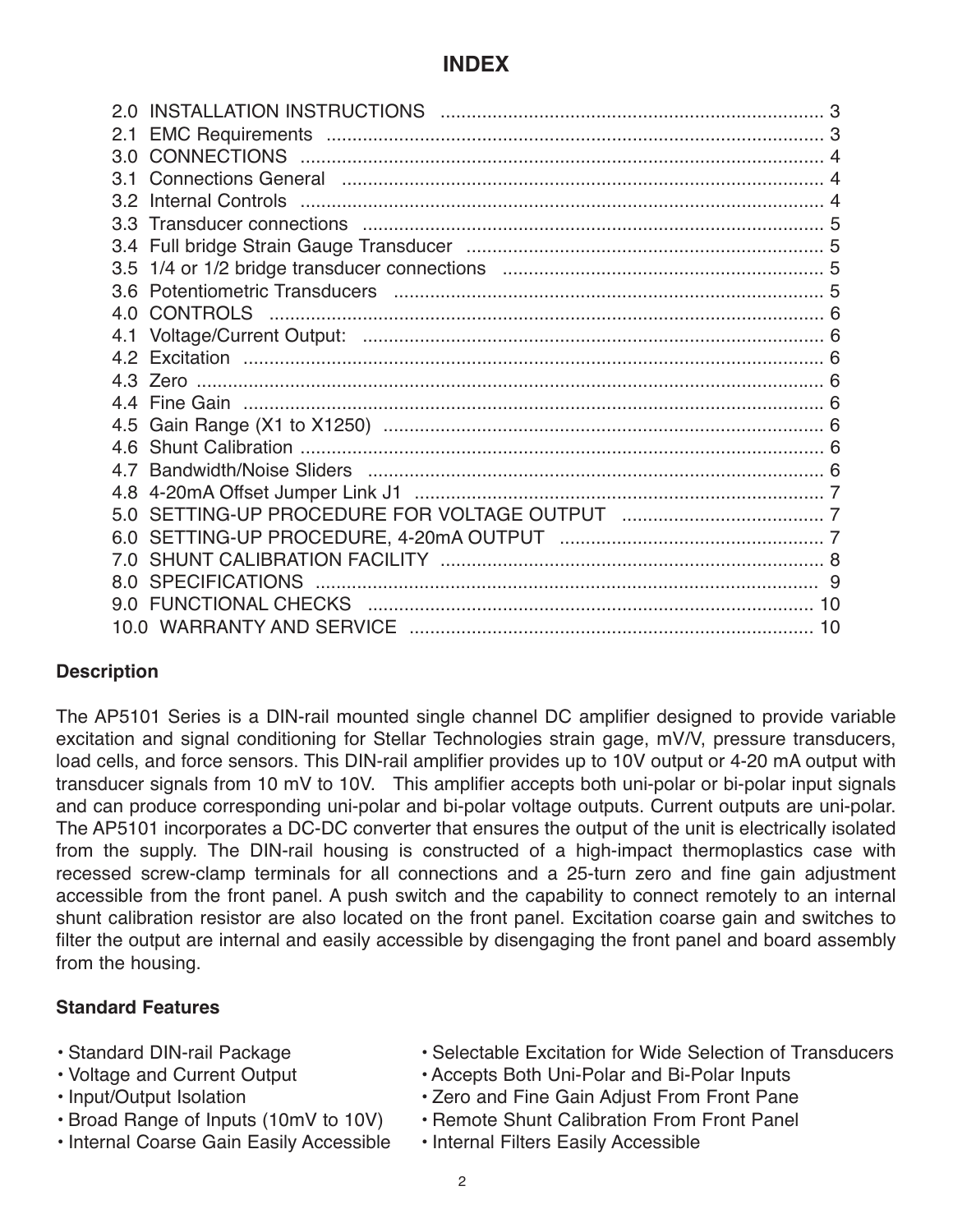### **2.0 INSTALLATION INSTRUCTIONS**

#### **2.1 EMC Requirements**

For optimum EMC performance use shielded multi-core cables for connection to this instrument; the cable shield may be terminated by means of a short "pig-tail" and connected to the terminals marked:

- (a) Pin 5 Transducer cable
- (b) Pin 15 Supply/Output cable

The DIN-rail to which the unit is attached should be earthed.

The screw clamp terminals can accept either solid or stranded wire sizes from 0.2 mm (24 AWG) to 2.5 mm (12 AWG).

NOTES:

- 1. Cable shields to be grounded at only one end the AP5101 end, although grounding at both ends may reduce the effects of high frequency EMI.
- 2. When the AP5101 is a small part of a large electrical installation, ensure the cables to and from the AP5101 are segregated from electrically noisy cables.
- 3. ESD precautions should be used when working on the instrument with the lid removed. The user should ensure he is "grounded" by use of a grounded wrist strap or at least touching ground before touching any component, including wires, terminals or switches.
- 4. Segregate signal/supply/output cables. Route signal cables away from possible sources of EMI, e.g. motor/solenoid/relay cables, etc.
- 5. The transducer body should be grounded. The transducer body being clamped or bolted to grounded metalwork, e.g. on a machine usually achieves this. Where this does not apply and also where there is no grounding connection via the connection cable to the AP5101, then a separate grounding wire should be connected from the transducer body to the AP5101 SCN terminal.

### **2.2 Unit Mounting**

The AP5101 housing is a standard DIN rail enclosure which can clip directly to a 35 mm top hat rail. The units can be mounted side by side if an ambient temperature up to 105°F. Above this temperature, a gap of 15 mm should be left in between each unit.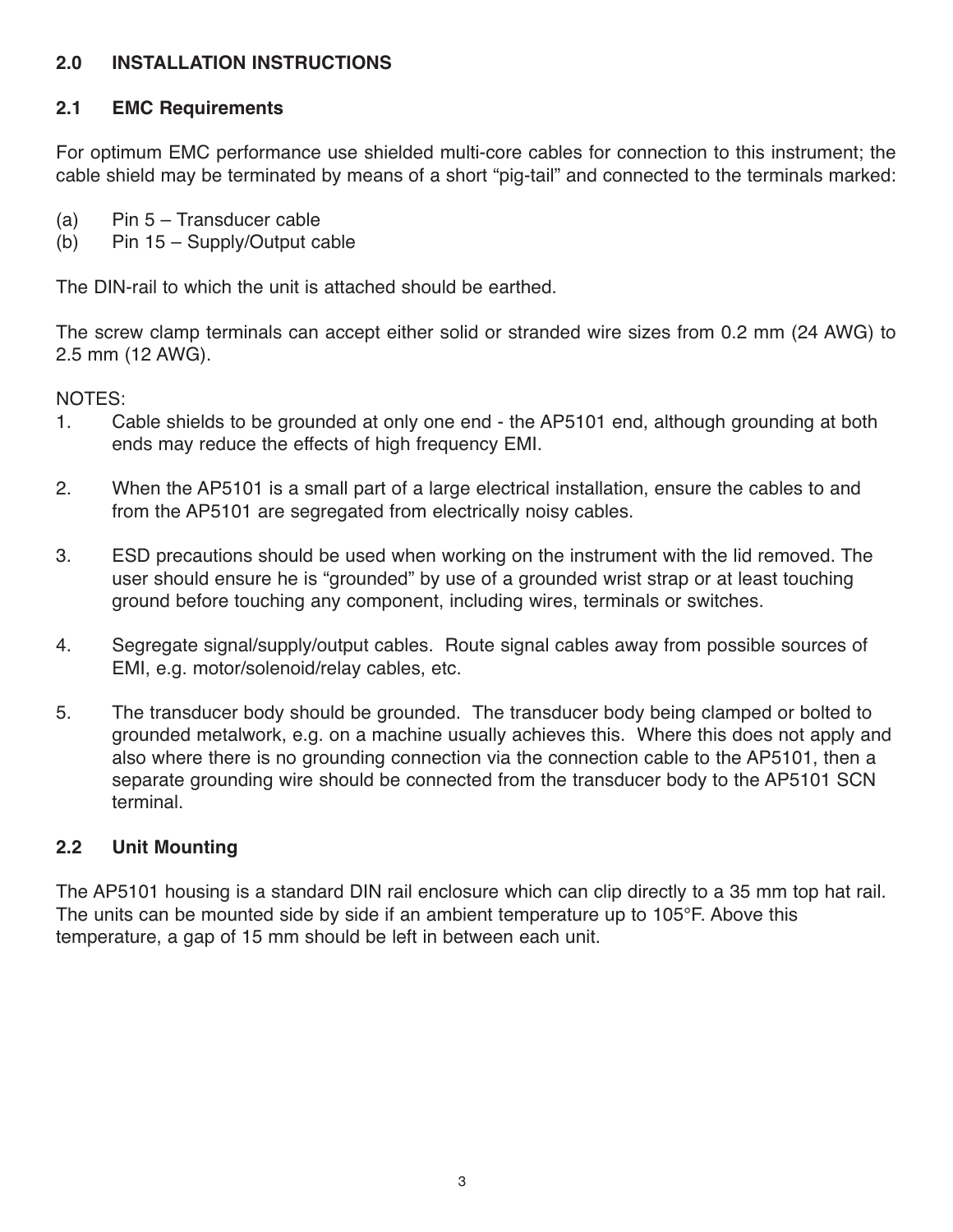# **3.0 CONNECTIONS**

#### **3.1 Connections General**



#### **3.2 Internal Controls**

To access internal controls the front part of the AP5101 case needs to be removed. To do this, use a small screw driver to gently press in the clips behind terminal 1-4 and 13-16. At the same time pull forward the front of the case. The front of the case and pcb assembly should now slide forward.



# **Fig. 2 Internal Controls Shunt Calibration Resistor** Bridge Completion Resistors (section 3.5) 1-4 Coarse Gain (section 4.5) 5-6 Bandwidth/Noise filter (section 4.7) - Transducer excitation (section 4.2) 4-20mA Offset Link J1 (section 4.8)

To put case back together, gently slide pcb assembly into case guide slots. Ensure pcb earth pad CG1 is lined up with the earth clip inside the case, and push back until the front of the case clicks back into place.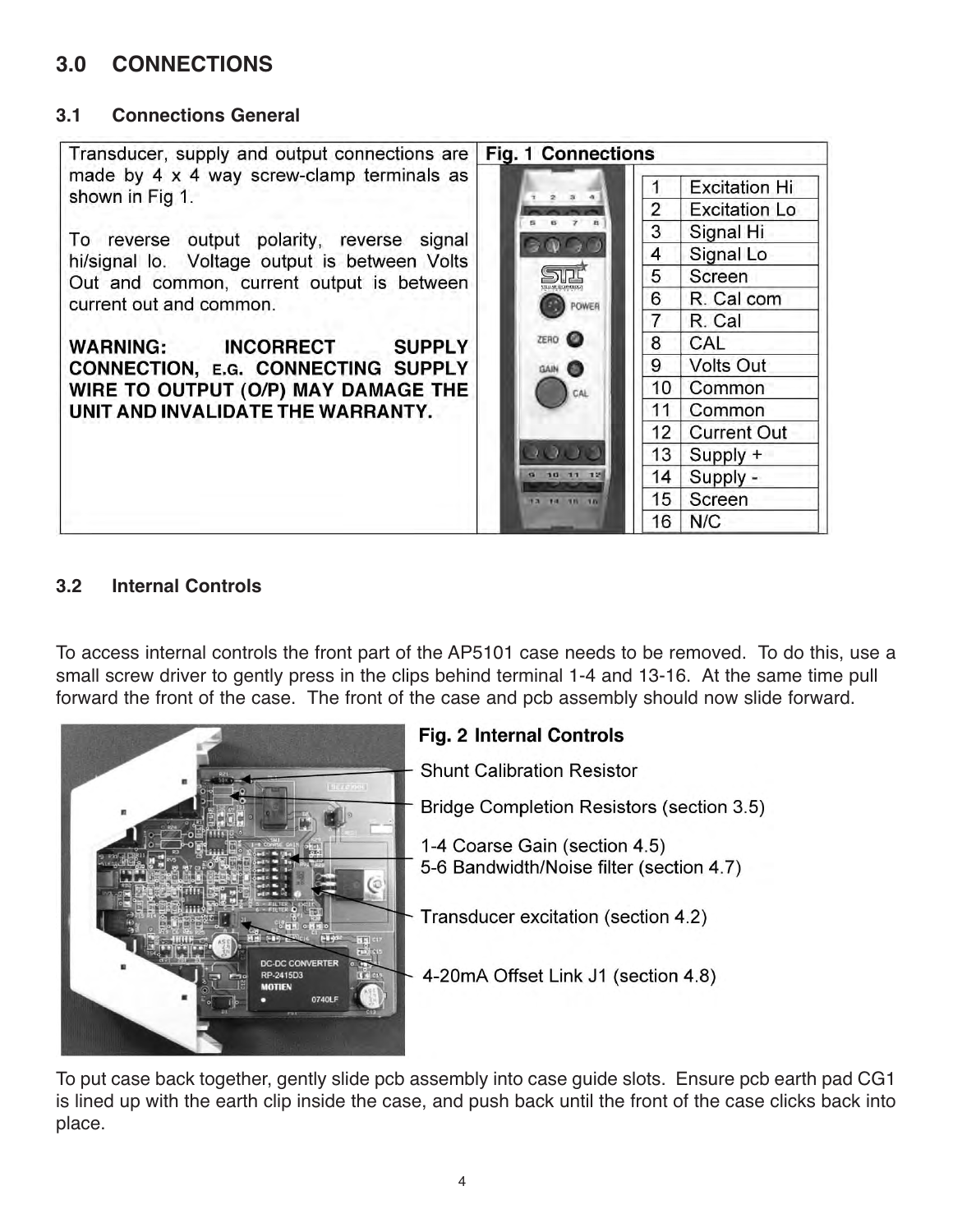#### **3.3 Transducer connections**

Before connecting the transducer, check the excitation voltage.

Applying an excitation voltage that is too high may destroy the transducer

#### **3.4 Full bridge Strain Gauge Transducer**  Transducer connector details are as shown in Fig. 1. (Section 3.1)

#### **3.5 1/4 or 1/2 bridge transducer connections**

For 1/4 bridge transducers, 3 bridge completion resistors are required. The active gauge should be fitted on arm 'C' and the bridge completion resistors in arms D, A & B.

For 1/2 bridge systems, the active gauges should be C and A, and 2 completion resistors are required.

The bridge completion resistors should be high stability, the same resistance as the active gauge and may be fitted either in the transducer connector, or in the designated position on the AP5101 PCB. This requires removal of the PCB from the case.

R22 replaces bridge arm D, R23 replaces bridge arm A, R24 replaces bridge arm B

**Note:** Mounting these resistors in the instrument is a compromise. To reduce temperature and long lead effects, completion resistors should preferably be mounted at the transducer and be of close tolerance and low t.c., e.g. 0.1%, 15 ppm.

#### **3.6 Potentiometric Transducers**

Select R24 value to drop at least 1.5V. For example, with an excitation of say 10V and a potentiometer resistance of 500 ohms and R24 value of 100 Ohms, the voltage drop across R24 = 10V /  $(500+100)$  X  $100 = 1.7$ V.



R24 This raises terminal 4 to within the common mode voltage range of the amplifier.

Input signal =  $10-1.7 = 8.3V$  so use the lowest gain range for  $\pm 10V$  output. For lower output voltage or 4-20mA output, use lower excitation, e.g. 5V.

R24 can be added either in the location on the PCB, or more easily into the transducer screw terminals, between pin 4 (sig LO) and pin 2 (EXC LO).

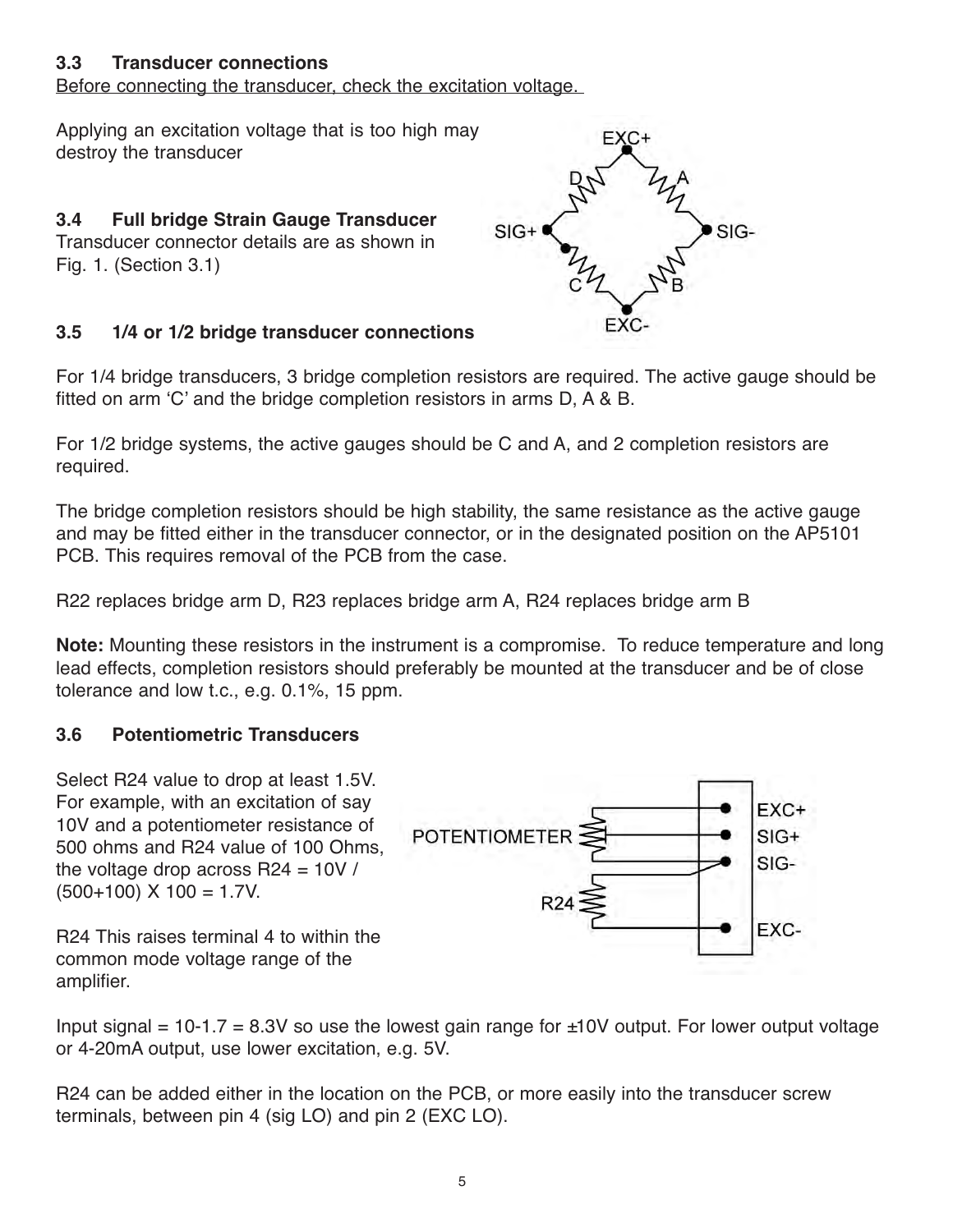# **4.0 CONTROLS**

#### **4.1 Voltage/Current Output:**

Voltage output is between pins 9 and 10 (common). Current output is between pins 12 and 11 (common). Pins 10 and 11 are internally connected.

#### **4.2 Excitation**

allowing continuous variation of excitation between 3v and 10v.

#### **4.3 Zero**

allowing a fine adjustment of output zero of approximately ±2V (or 0-10mA) depending on Fine Gain setting.

#### **4.4 Fine Gain**

allowing a 4:1 variation in amplifier gain, used in conjunction with 4.5.

#### **4.5 Gain Range (X1 to X1250)**

sliders 1 to 4 of the 6-slider DIL switch, when used with the fine gain control, provide an output of 5V or 4-20mA with an input signal range of approx. 4mV to 5V as shown below: (also output  $\pm$  5v for input  $\pm$ 4 mV to  $\pm$ 5v).

| <b>SLIDERS</b> | <b>INPUT SIGNAL RANGE</b> |                   | Note:                                                                   |  |
|----------------|---------------------------|-------------------|-------------------------------------------------------------------------|--|
| <b>ON</b>      | for: 5V or 4-20mA OUTPUT  | For ±10V OUTPUT   | for the two lowest gain                                                 |  |
| $4 + 3 + 2$    | $4 - 16mV$                | $±8$ to $±32mV$   | ranges (with slider 4<br>off), the excitation<br>voltage must be ≥5V to |  |
| $4 + 3$        | $5 - 20mV$                | $±10$ to $±40mV$  |                                                                         |  |
| $4 + 2$        | $18 - 70$ mV              | ±35 to ±140mV     |                                                                         |  |
| $4 + 1$        | $65 - 270$ mV             | ±130 to ±500mV    | provide signals within                                                  |  |
| $\overline{4}$ | $0.25 - 1V$               | $±0.5$ to $±2V$   | the required common                                                     |  |
|                | $0.34 - 1.35V$            | $±0.7$ to $±2.7V$ | mode voltage range of                                                   |  |
| None           | $1.25 - 5V$               | $±2.5$ to $±10V$  | the amplifier.                                                          |  |

### **4.6 Shunt Calibration**

The front panel push-button switch 'CAL', when pressed connects an internal 59kΩ 0.1% resistor across one arm of the bridge.

**Remote Cal.** - an internal relay may be used to remotely connect the 59kΩ resistor. To operate this relay, connect the R-Cal. terminal (pin 7) to R. Cal com (pin 6), (lead length is irrelevant) via a switch, etc.

If long cables are used, then cable voltage drop may cause significant shunt calibration errors. In this case, remove SP1 on PCB and connect pin 8 via a separate wire to the relevant bridge node as near as possible to the transducer.

### **4.7 Bandwidth/Noise Sliders**

slider 5 (filter 1) and slider 6 (filter 2) when switched to 'ON' reduce the units output bandwidth as shown in the table.

| Slider  | <b>Bandwidth</b> |
|---------|------------------|
| 5+6 OFF | 5 kHz            |
| 5 ON    | 500 Hz           |
| 6 ON    | 20 Hz            |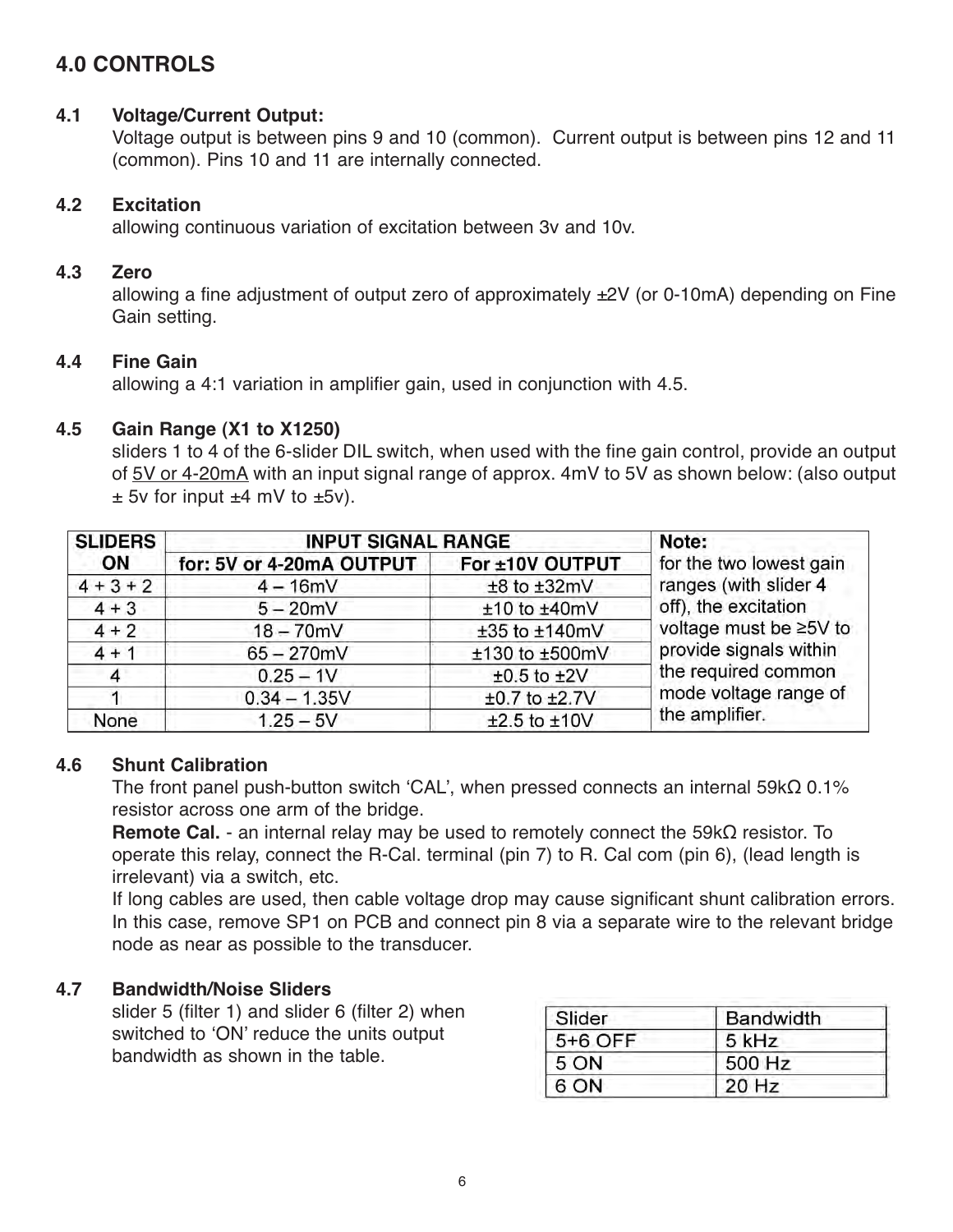#### **4.8 4-20mA Offset Jumper Link J1**

Normally, with J1 set B-D, the relationship between signal/voltage output/current output is Zero to F.S. signal  $= 0$  to 5V or 4-20 m A output.

For bipolar operation, e.g. for compressive/tensile load applications, J1 may be changed to A-C which makes the relationship  $\pm$  F.S. signal =  $\pm$ 2.5V or 4-20mA O/P.

i.e. J1 provides a 1/2 F.S. offset for the current output and increases the voltage head room in the amplifier.

# **5.0 SETTING-UP PROCEDURE FOR VOLTAGE OUTPUT**

Refer also to Section 7 for Shunt Calibration Method.

- **5.1** Determine the transducer bridge output from the manufacturer's data sheet and adjust the coarse gain control as shown in Section 4.5. Check that sliders 5 and 6 are set to OFF.
- **5.2** Connect the monitor and supply as detailed in Sections 2 and 3. With transducer DISCONNECTED switch ON power. Set excitation voltage, via the **EXCIT**(ATION) control, to the value indicated in the transducer data. Note, excessive excitation voltage or incorrect connection may irreparably damage the transducer. Connect transducer and allow a 20 minute warm-up period (for maximum accuracy)
- **5.3** With zero load (pressure, etc.) applied to the transducer, adjust the ZERO control for zero output.
- **5.4** Apply a precise load (pressure, etc.) to the transducer and adjust the F.GAIN control for the desired output.
- **5.5** Repeat steps 3 and 4 until repeatable readings are obtained.
- **5.6** Operate the Cal. switch or Remote Cal. (Sections 4.6 and 7) and note output for future reference.

# **6.0 SETTING-UP PROCEDURE, 4-20mA OUTPUT**

- **6.1** Refer to Section 4.08 for bipolar input signal operation.
- **6.2** Proceed with 5.1 and 5.2 above, then:
- **6.3** With transducer output approximately zero, adjust the ZERO control for an output current of 4mA approx.
- **6.4** Apply a known value to the transducer and adjust FINE GAIN for the desired output (preferably full scale for 20ma output). Repeat steps 3 & 4 for consistent results.
- **6.5** Operate the Cal. switch or Remote Cal. (see Section 4.6) and note output for future reference. Refer to Section 7. Reference may be made to Section 7.2 but note that full scale of output is  $20 - 4 = 16$ mA.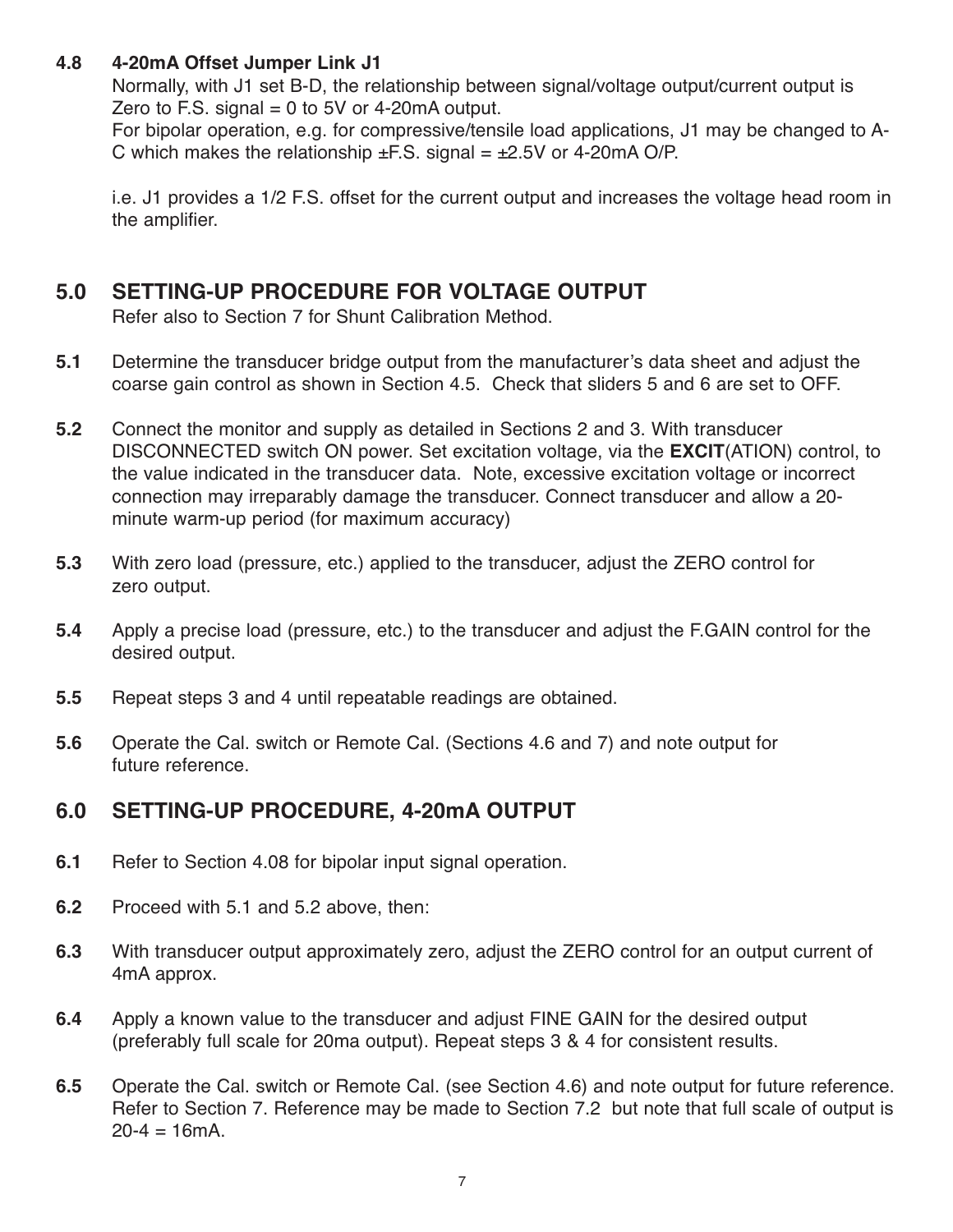## **7.0 SHUNT CALIBRATION FACILITY Refer to Section 4.6 for Operation**

This is applicable to resistance bridge transducers only, e.g. most load cells and pressure transducers (not semi-conductor gauges).

The Shunt Calibration Facility can be used as:-

**7.1 A Calibration Check.** When the prime calibration has been made by applying a precise known pressure or load to the transducers as described in Section 5 or 6, the R-CAL relay can be operated (normally with zero pressure or load applied) and the output recorded as the Calibration Check figure. A quick check can then be made at anytime by comparing new CAL outputs with the original.

**Note** that if the output is not at zero when the CAL switch is operated, the true CAL CHECK figure is the CAL output plus or minus the initial output.

- **7.2 A Shunt Calibration.** The shunt calibration method can be used to calibrate the transducer and electronics without having to apply a known pressure or load to the transducer.
- **7.2.1** Calculate the shunt calibration figure required from the data given on the transducer Calibration Record Sheet (CRS).

From CRS - output for 100% = WmV

- output with shunt  $=$  YmV

Therefore output required in CAL is Y/W x required full scale output.

**Note:** If CRS states shunt resistor different from the one fitted (59k ohm is standard, other values to order) then it may still be possible to obtain a calibration from:

CAL figure calculated x  $(R \text{ shunt } / 59k)$  = new CAL figure

- **7.2.2** Set the COARSE GAIN switch for the required input sensitivity (see Section 4.5).
- **7.2.3** Connect the monitor and supply as detailed in Sections 2 and 3. With transducer DISCONNECTED switch ON power. Set excitation voltage, via the EXCIT control, to the value indicated in the transducer data. Note, excessive excitation voltage or incorrect connection may irreparably damage the transducer. Connect transducer and allow a 20-minute warm-up period (for maximum accuracy)
- **7.2.4** Ensure no load or pressure applied to the transducer.
- **7.2.5** Operate CAL relay and adjust FINE GAIN control to give the required output as calculated in 7.21.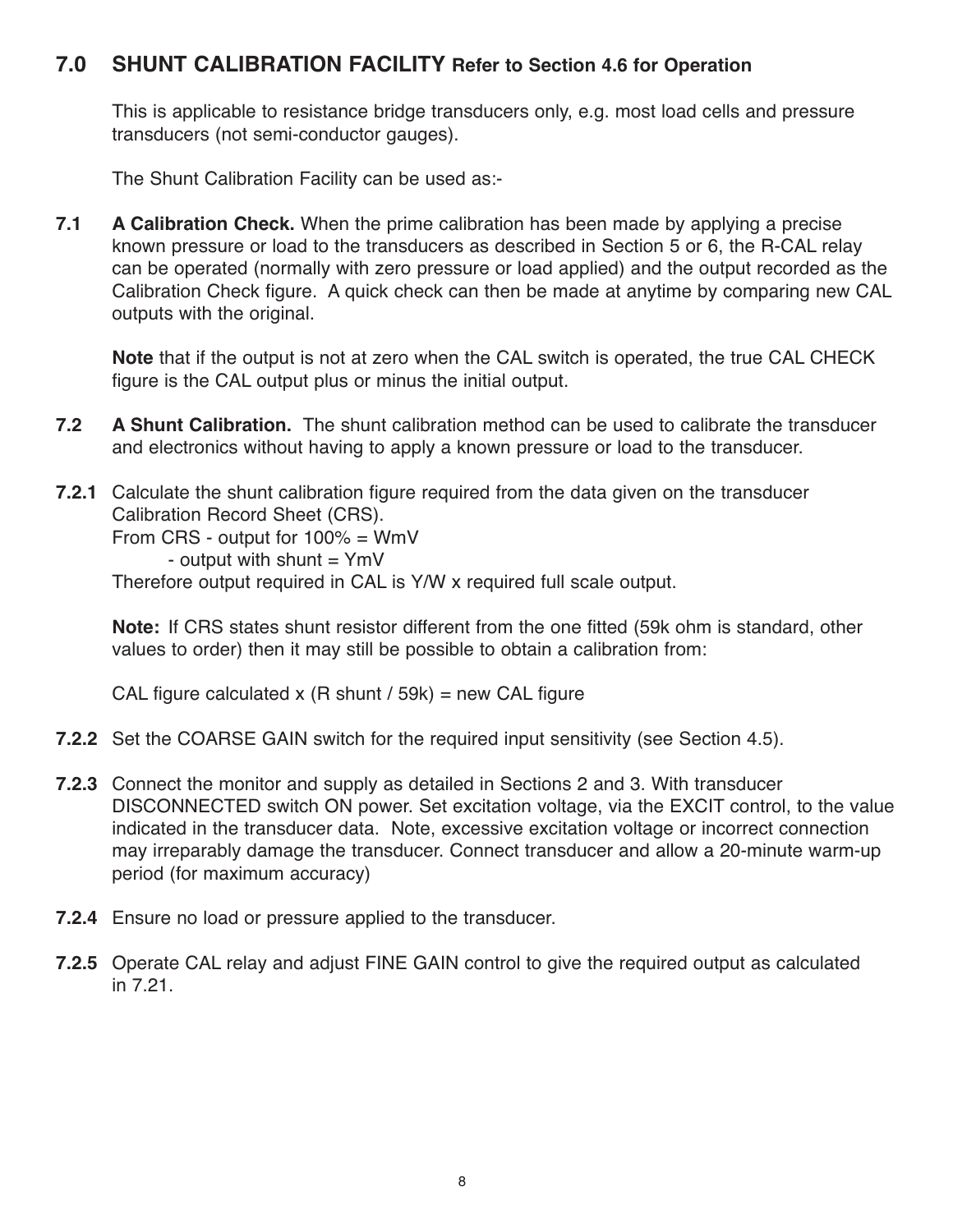# **8.0 SPECIFICATIONS**

**Supply Voltage** 9 to 36V DC.

#### **Excitation**

#### **Amplifier**

- 
- Input Impedance >10M ohm

**Mech. & Environmental**

Working Temp. Range  $+14$  to  $+140^{\circ}$ F. Dimensions (nominal) 4.5" x 3.875" x .875" Weight (nominal) 4.6 oz. Seals **IP20** Specification

**Supply Current** 120mA typical with 24V supply, 10V excitation and 350Ω bridge. (80-250mA depending on supply, excitation & bridge resistance) **Output**  $\pm 3V$  to  $\pm 10V$  max into  $>2k\Omega$ , 4-20mA into 0-500 $\Omega$ .

Voltage 3 to 10V , 100mA max (See Section 4.2) Regulation **Excitation change = 0.10% typical with load change 0-100 mA** Tempco 0.005%/°C typical

Linearity 0.02% of FS output Bandwidth 5kHz typical as standard or 500 Hz or 20 Hz with filters ON. See section 4.7. Noise 5mV or 20<sup> $\lambda$ </sup> rms (less with filter ON) typical Zero Tempco 0.002% FS/°C typical Gain Tempco 0.003% FS/°C typical CMRR 95dB typical, dc to 50Hz Zero Adjustment  $\pm 2V$  (or 0-10mA) output typical. Depends on Fine Gain setting. Sensitivity Range 4mV – 10V input for 5V (or 20mA) output in 6 ranges with 4:1 Fine Gain Control (Gain range x1 to x1250). See Section 4.5.

**Shunt Calibration Push switch operation or R.Cal. Connection to R.Cal common** connects 59k via relay. Relay current 10mA.

**EMC Specification** When subjected to radiated electromagnetic energy (as IEC 801-3) an additional error can occur at certain frequencies: Field Strength Typical Maximum Error 10V/m 5% 3V/m 0.5%